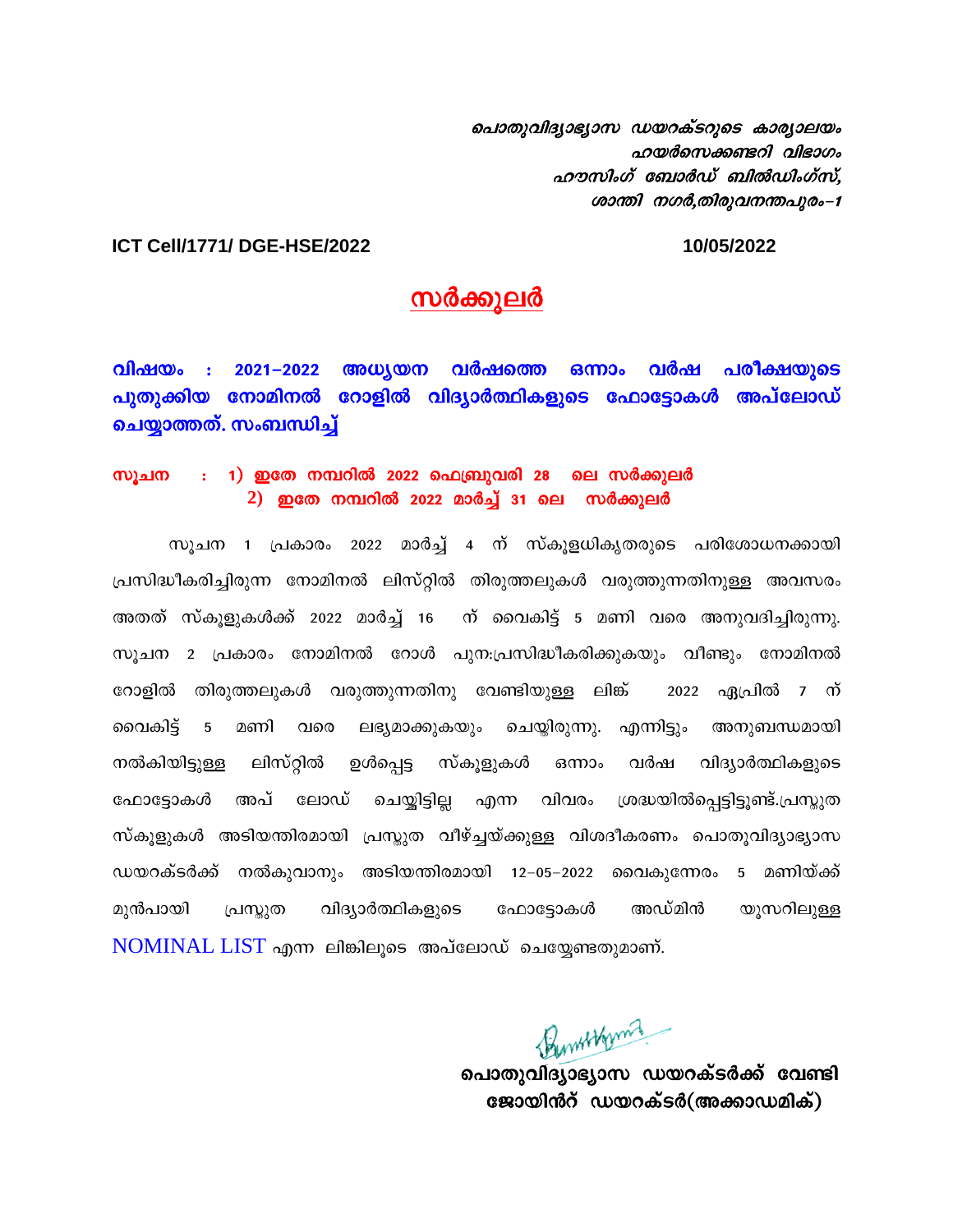| ۱e<br>г.<br>Æ |
|---------------|
|---------------|

| <b>District</b>    |       | School Code School Name                                           | <b>School Type</b>    | Count           |
|--------------------|-------|-------------------------------------------------------------------|-----------------------|-----------------|
| Palakkad           | 9138  | Higher Secondary School, Keralassery                              | <b>Aided General</b>  | 179             |
| Kannur             | 13036 | GOVT HSS, SREEPURAM, MANAKADAVU P.O., KANNUR                      | Government            | 148             |
| Palakkad           | 9073  | MES KTM EMHSS, VATTAMANNAPURAM, EDATHANATTUKARA, PALAKKAD, 678601 | Un-Aided              | 93              |
| Alappuzha          | 4104  | TECHNICAL HSS, IHRD, PALLIPURAM P.O, CHERTHALA, ALAPP, 688541     | <b>Technical</b>      | 84              |
| Kozhikkode         | 10182 | Rahmaniya HSS Ayancheri                                           | <b>Aided General</b>  | 68              |
| Kottayam           | 5108  | Sacred Heart HSS, PERUNNA, CHANGANASSERY, KOTTAYAM, 686102        | Un-Aided              | $\overline{43}$ |
| Kozhikkode         | 10156 | Velom Higher Secondary School, Cherapuram PO                      | <b>Aided General</b>  | $\overline{37}$ |
| Ernakulam          | 7142  | TECHNICAL HSS., HIGH ROAD, ALUVA, 683101                          | Technical             | $\overline{25}$ |
| Thrissur           | 8203  | <b>MRRaman MemmorialHSS Chavakkad</b>                             | <b>Aided General</b>  | 19              |
| Ernakulam          | 7089  | ST PETER S HSS, KOLENCHERY, ERNAKULAM                             | <b>Aided Minority</b> | 16              |
| Alappuzha          | 4118  | St. Thomas HSS, Karthikappally                                    | <b>Aided Minority</b> | $\overline{14}$ |
| Thiruvananthapuram | 1059  | ST.JOSEPH S HSS, TRIVANDRUM                                       | <b>Aided Minority</b> | 12              |
| Kannur             | 13166 | B E M P Higher Secondary School, Thalasserry                      | <b>Aided Minority</b> | $\overline{12}$ |
| Idukki             | 6041  | TECHNICAL HSS, PEERUMEDU, IDUKKI, 685531                          | Technical             | 11              |
| Ernakulam          | 7036  | SNDP HSS, UDAYAMPERUR, ERNAKULAM                                  | Aided Backward        | $\overline{11}$ |
| Kannur             | 13182 | GOVT HSS, ARALAM FARM, KANNUR                                     | Government            | 10              |
| Thrissur           | 8170  | St. Thomas HSS, Vallachira                                        | <b>Aided Minority</b> | 9               |
| Palakkad           | 9077  | GOVT. TRIBAL HSS, SHOLAYOOR, (VIA) AGALY, PALAKKAD                | Government            | 9               |
| Pathanamthitta     | 3010  | GOVT BOYS HSS, PATHANAMTHITTA, PATHANAMTHITTA                     | Government            | 8               |
| Kottayam           | 5080  | SMSN HSS, VAIKOM, KOTTAYAM                                        | Aided Backward        | 8               |
| Wayanad            | 12018 | SREE NARAYANA HSS, POOTHADI, WAYANAD                              | Aided Backward        | 8               |
| Ernakulam          | 7145  | GOVT. HSS, VENNALA, ERNAKULAM                                     | Government            | 7               |
| Kozhikkode         | 10130 | IPC HSS, PAYYOLI, KOZHIKODE, 673522                               | Un-Aided              | $\overline{7}$  |
| Kozhikkode         | 10158 | KPES Higher Secondary School, Kayakkodi                           | Aided Backward        | $\overline{7}$  |
| Malappuram         | 11034 | GOVT HSS, KUTTIPURAM, MALAPPURAM                                  | Government            | $\overline{7}$  |
| Malappuram         | 11042 | NIRMALA HSS, ERUMAMUDNDA, MALAPPURAM                              | <b>Aided Minority</b> | $\overline{7}$  |
| Palakkad           | 9007  | GOVT JANATHA HSS, NADUVATTOM, PATTAMBI, PALAKKAD                  | Government            | 6               |
| Wayanad            | 12037 | GHSS ANAPPARA, ANAPPARA, WAYANAD,                                 | Government            | 6               |
| <b>Idukki</b>      | 6059  | GOVT. HSS, VAGAVARRAI, IDUKKI                                     | Government            | 5               |
| Ernakulam          | 7182  | Govt.VHSS, Mangayil                                               | Government            | $\overline{5}$  |
| Malappuram         | 11009 | GOVT HSS, MUTHEDATHU, MALAPPUARM                                  | Government            | 5               |
| Kannur             | 13042 | GOVT HSS, PALA, KANNUR                                            | Government            | 5               |
| Kollam             | 2054  | CHEMPAKASSERY HSS, POOTHAKULAM, KOLLAM                            | <b>Aided General</b>  | 4               |
| Kollam             | 2130  | N.G.P.M. HIGHER SECONDARY SCHOOL, VENCHEMPU, PUNALUR              | Aided General         | $\overline{4}$  |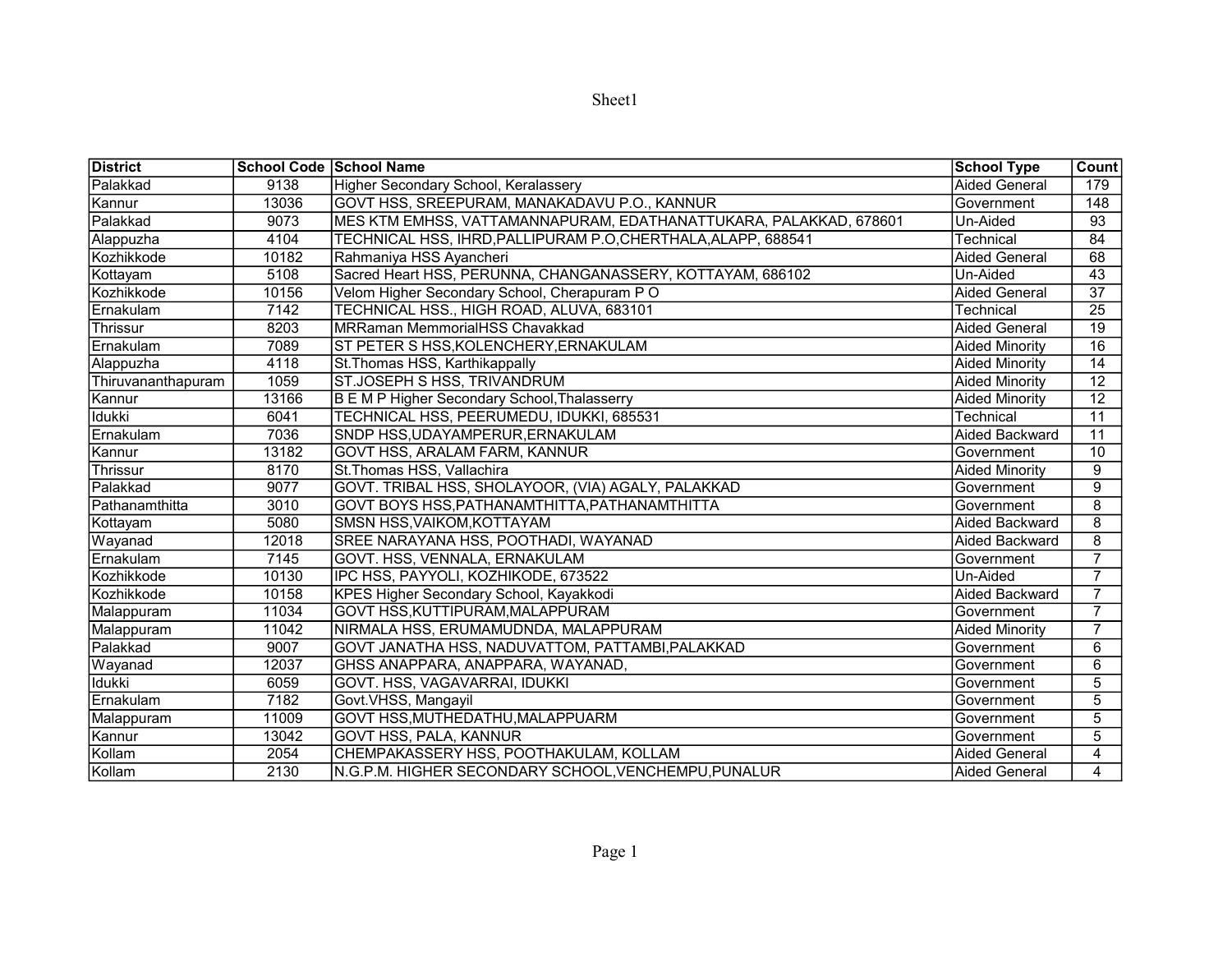| ۱e<br>г.<br>Æ |
|---------------|
|---------------|

| Kottayam           | 5059  | OLL HSS, UZHAVOOR, KOTTAYAM                           | <b>Aided Minority</b> | 4              |
|--------------------|-------|-------------------------------------------------------|-----------------------|----------------|
| Ernakulam          | 7080  | MAR KAUMA HSS, VENGOOR, ERNAKULAM                     | <b>Aided Minority</b> | 4              |
| Malappuram         | 11008 | GOVT HSS, PULLENGODE, MALAPPPUARM                     | Government            | 4              |
| Malappuram         | 11071 | PANTHALLOOR HSS, KADAMBODE, MANJERI MALAPPURAM        | <b>Aided Minority</b> | 4              |
| Malappuram         | 11227 | Narokkavu Higher Secondary School, Narokkavu          | Aided Backward        | 4              |
| Kannur             | 13064 | KADAMBUR HSS, EDAKKAD, KANNUR                         | <b>Aided General</b>  | 4              |
| Kannur             | 13158 | Iritty Higher Secondary School                        | <b>Aided General</b>  | 4              |
| Kasargode          | 14021 | DURGA HSS, KANJANGAD, , KASARGODE                     | <b>Aided General</b>  | 4              |
| Kollam             | 2030  | <b>GOVT HSS, KULATHUPUZHA, KOLLAM</b>                 | Government            | 3              |
| Alappuzha          | 4051  | TD HSS, ALAPPUZHA                                     | <b>Aided Minority</b> | 3              |
| <b>Idukki</b>      | 6029  | SNV HSS,NR CITY,RAJAKKAD,IDUKKI                       | Aided Backward        | 3              |
| <b>Idukki</b>      | 6031  | ST SEBASTIANS HSS, CHEENTHALAR, IDUKKI                | Aided Backward        | 3              |
| <b>Idukki</b>      | 6072  | GOVT.HSS, Chinnakanal                                 | Government            | 3              |
| Idukki             | 6074  | Govt.HSS, Muttom                                      | Government            | 3              |
| Ernakulam          | 7081  | RAJARSHI MEMORIAL HSS, VADAVUCODE, ERNAKULAM          | <b>Aided Minority</b> | $\overline{3}$ |
| Ernakulam          | 7141  | MTM HSS, PAMPAKUDA, ERNAKULAM                         | <b>Aided General</b>  | 3              |
| <b>Ernakulam</b>   | 7164  | GOVT. HSS, EZHIKKARA, NORTH PARAVUR, ERNAKULAM        | Government            | 3              |
| Thrissur           | 8049  | INHSS, IRINJALAKKUDA, THRISSUR                        | <b>Aided General</b>  | 3              |
| Palakkad           | 9016  | GOVT HSS , MUNNOORKODE, VIA THRIKKADEERI, PALAKKAD    | Government            | 3              |
| Palakkad           | 9032  | GHSS, AGALY, PALAKKAD                                 | Government            | 3              |
| Palakkad           | 9042  | K C P HSS, KAVASSERRY, PALAKKAD                       | Aided Backward        | 3              |
| Malappuram         | 11072 | MES HSS,PONNANI SOUTH,MALAPPURAM                      | <b>Aided Minority</b> | 3              |
| Malappuram         | 11179 | MAMBAUL HUDA HSS KUZHICHENA, P.O.KANNATTIPADI, 676304 | Un-Aided              | 3              |
| Kannur             | 13024 | GOVT HSS,CHITTARIPPARAMBA,KANNUR                      | Government            | 3              |
| Thiruvananthapuram | 1041  | <b>GOVT BOYS HSS, CHALAI, TRIVANDRUM</b>              | Government            | $\overline{2}$ |
| Thiruvananthapuram | 1049  | LEO XIII HSS, PULLUVILA, TRIVANDRUM                   | <b>Aided Minority</b> | $\overline{2}$ |
| Thiruvananthapuram | 1073  | NSS HSS, PALKULANGARA, TRIVANDRUM                     | Aided General         | $\overline{2}$ |
| Thiruvananthapuram | 1081  | ST MARY S HSS,VIZHINJAM,TRIVANDRUM                    | <b>Aided Minority</b> | $\overline{2}$ |
| Thiruvananthapuram | 1084  | DVMNNM HSS, MARANALLUR, TRIVANDRUM                    | <b>Aided General</b>  | $\overline{2}$ |
| Thiruvananthapuram | 1114  | JYOTHI NILAYAM HSS, KAZHAKKOOTTAM, TRIVANDRUM, 695586 | Un-Aided              | $\overline{2}$ |
| Kollam             | 2006  | GOVT HSS, KULASEKHARAPURAM, KOLLAM                    | Government            | $\overline{2}$ |
| Kollam             | 2018  | GOVT HSS, ANJALUMMOODU, KOLLAM                        | Government            | $\overline{2}$ |
| Kollam             | 2035  | GOVT HSS,PARAVUR,KOLLAM                               | Government            | $\overline{2}$ |
| Kollam             | 2067  | ST ALOYSIUS HSS,KOLLAM                                | <b>Aided Minority</b> | $\overline{2}$ |
| Kollam             | 2098  | JAWAHAR HSS, AYUR, KOLLAM                             | Government            | $\overline{2}$ |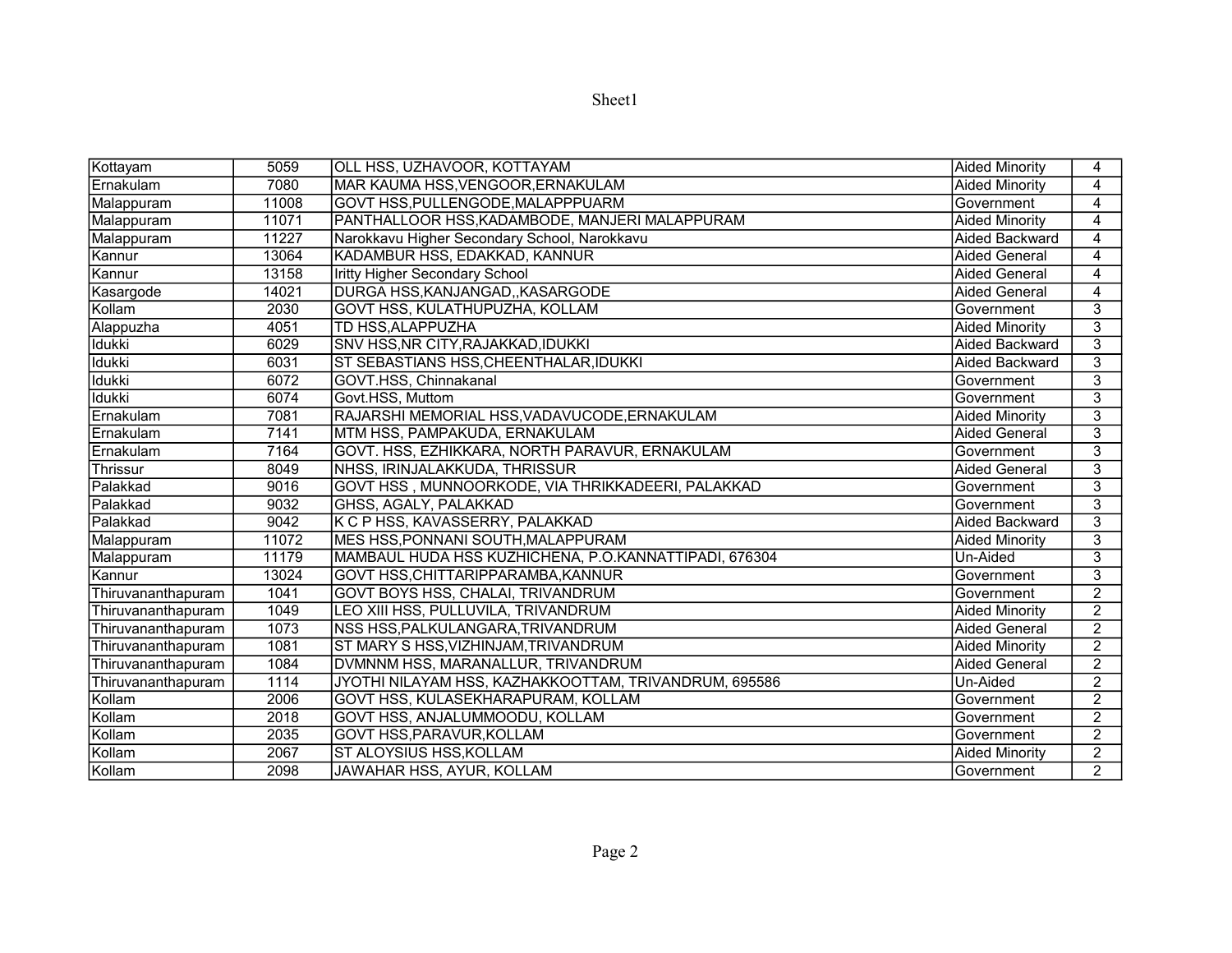| ١e<br>n<br>. . |
|----------------|
|----------------|

| Kollam        | 2100  | GOVT. HSS, KOIKKAL, KILIKKOLLUR, KOLLAM                                                 | Government            | $\overline{2}$ |
|---------------|-------|-----------------------------------------------------------------------------------------|-----------------------|----------------|
| Alappuzha     | 4002  | GOVT MHSS, AMBALAPPUZHA, ALAPPUZHA                                                      | Government            | $\overline{2}$ |
| Alappuzha     | 4046  | S N HSS, SREEKANDESWARAM, POOCHACKAL, ALAPPUZHA                                         | Aided Backward        | $\overline{2}$ |
| Alappuzha     | 4090  | VAYALAR RAMA VARMA MEMORIAL GOVT. HSS, VAYALAR, ALAPPUZHA                               | Government            | $\overline{2}$ |
| Alappuzha     | 4093  | GOVT. BHSS, MAVELIKKARA, ALAPPUZHA                                                      | Government            | $\overline{2}$ |
| Kottayam      | 5004  | GOVT. MODEL HSS, KOTTAYAM                                                               | Government            | 2              |
| Kottayam      | 5017  | GOVT HSS, AREEPARAMBU, VIJAYAPURAM, KOTTAYAM                                            | Government            | $\overline{2}$ |
| Kottayam      | 5023  | GOVT HSS, KANAKARY, KOTTAYAM                                                            | Government            | $\overline{2}$ |
| Kottayam      | 5104  | K.E.E.M HSS, MANNANAM, KOTTAYAM, 686561                                                 | Un-Aided              | $\overline{2}$ |
| Kottayam      | 5120  | PTM GOVT.HSS, VELLOOR, PAMPADY, KOTTAYAM                                                | Government            | $\overline{2}$ |
| <b>Idukki</b> | 6002  | GOVT TAMIL HSS, DEVIKULAM, IDUKKI                                                       | Government            | $\overline{2}$ |
| <b>Idukki</b> | 6014  | GOVT VHSS, RAJAKUMARI, IDUKKI                                                           | Government            | $\overline{2}$ |
| <b>Idukki</b> | 6039  | MKNM HSS, KUMARAMANGALAM, IDUKKI                                                        | Aided General         | $\overline{2}$ |
| <b>Idukki</b> | 6083  | EKALAVYA MODEL RESIDENTIAL HIGHER SECONDARY SCHOOL, PAINAVU P O, IDUKKI. PI Residential |                       | $\overline{2}$ |
| Ernakulam     | 7033  | GOVT MODEL HSS, PALAKKUZHA, ERNAKULAM                                                   | Government            | $\overline{2}$ |
| Ernakulam     | 7113  | NIV HSS, MARAPPALLY, ALUVA, 683107                                                      | Un-Aided              | $\overline{2}$ |
| Ernakulam     | 7143  | GOVT. VHSS, KADAMAKUDY, ERNAKULAM                                                       | Government            | $\overline{2}$ |
| Thrissur      | 8010  | <b>GOVT HSS, PEECHI, THRISSUR</b>                                                       | Government            | $\overline{2}$ |
| Thrissur      | 8059  | SACRED HEART CONVENT GHSS, THRISSUR                                                     | <b>Aided Minority</b> | $\overline{2}$ |
| Thrissur      | 8188  | Podujana Vidhyabyasa Samithy HSS, Parappukkara                                          | <b>Aided General</b>  | $\overline{2}$ |
| Palakkad      | 9022  | GOVT BOYS HSS, NEMMARA, PALAKKAD                                                        | Government            | $\overline{2}$ |
| Palakkad      | 9140  | Desabandhu Higher Secondary School, Thachampara                                         | <b>Aided General</b>  | $\overline{2}$ |
| Kozhikkode    | 10011 | GOVT HSS, KAYANNA, MATTAMODE P.O., KOZHIKKODE                                           | Government            | $\overline{2}$ |
| Malappuram    | 11065 | CATHOLICATE HSS, POTHUKAL, MALAPPURAM                                                   | <b>Aided Minority</b> | $\overline{2}$ |
| Malappuram    | 11217 | MPM Higher Secondary School, Chungathara                                                | <b>Aided Minority</b> | $\overline{2}$ |
| Malappuram    | 11218 | KM Higher Secondary School, Karulai                                                     | Aided Backward        | $\overline{2}$ |
| Wayanad       | 12014 | ST.MARY S HSS, MULLENKOLLY P.O., WAYANAD                                                | <b>Aided Minority</b> | $\overline{2}$ |
| Wayanad       | 12059 | GHSS, Valeri                                                                            | Government            | $\overline{2}$ |
| Wayanad       | 12061 | <b>GTHSS Edathana</b>                                                                   | Government            | $\overline{2}$ |
| Kannur        | 13002 | GOVT HSS, CHUNDANGA POIL, KANNUR                                                        | Government            | $\overline{2}$ |
| Kasargode     | 14019 | GOVT HSS, BALANTHODE, KASARGODE                                                         | Government            | $\overline{2}$ |
| Kasargode     | 14039 | GOVT. HSS, UPPALA, KASARGODE                                                            | Government            | $\overline{2}$ |
| Kasargode     | 14040 | GOVT. MVHSS, THALANGARA, KASARGODE                                                      | Government            | $\overline{2}$ |
| Kasargode     | 14048 | GOVT. VHSS, IRIYANNI, KASARGODE                                                         | Government            | $\overline{2}$ |
| Kasargode     | 14050 | GOVT. HSS, PARAPPA (HOSDURG), KASARGODE                                                 | lGovernment           | $\overline{2}$ |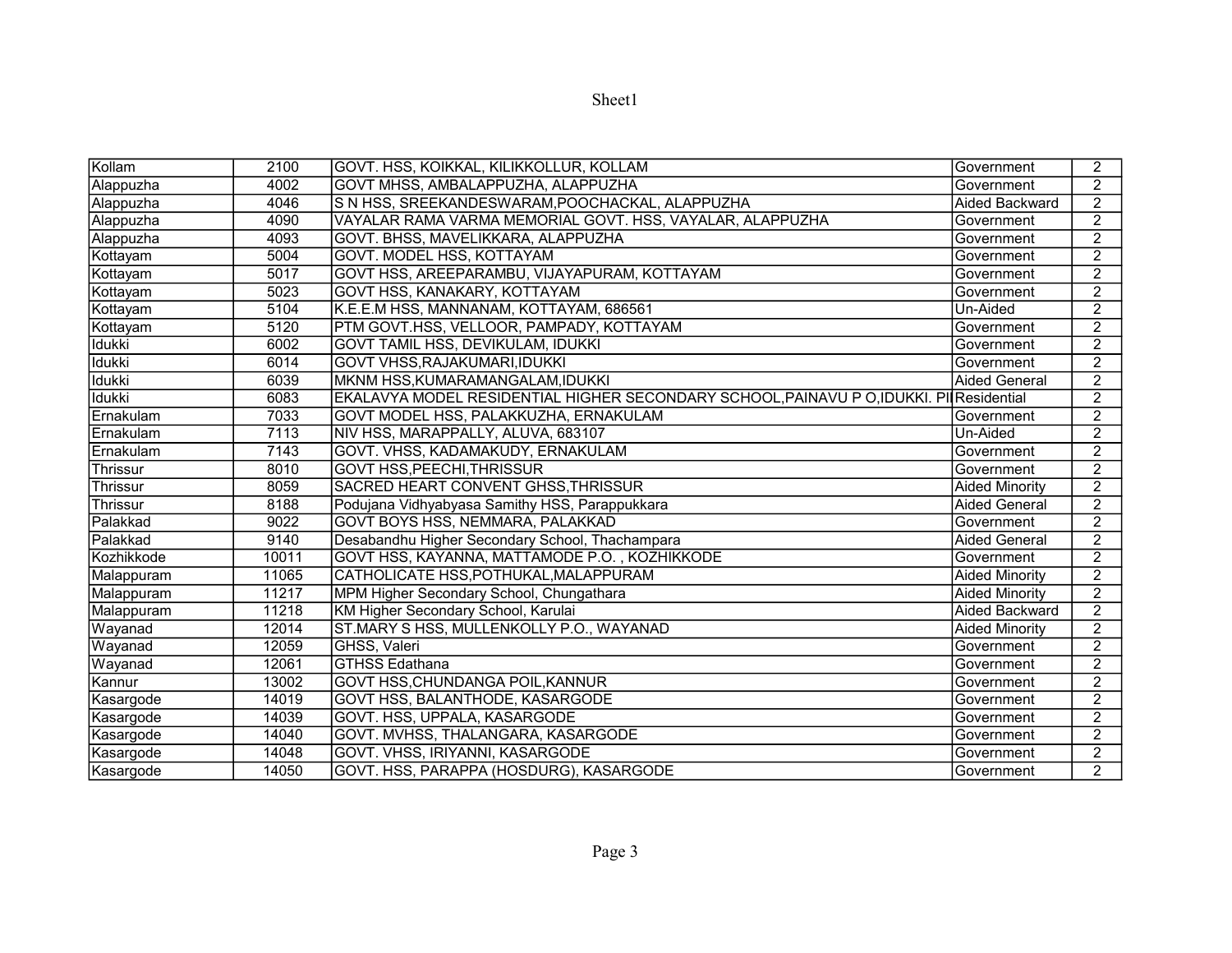| ۱e<br>г.<br>Æ |
|---------------|
|---------------|

| Thiruvananthapuram | 1003 | GOVT. V.H.S.S FOR THE DEAF, JAGATHY, TRIVANDRUM, 14 | Special               | 1 |
|--------------------|------|-----------------------------------------------------|-----------------------|---|
| Thiruvananthapuram | 1005 | GOVT HSS, KILIMANOOR, TRIVANDRUM                    | Government            | 1 |
| Thiruvananthapuram | 1007 | GOVT. HSS, MEDICAL COLLEGE, TRIVANDRUM              | Government            | 1 |
| Thiruvananthapuram | 1016 | S.M.V. GOVT.MODEL HSS, TRIVANDRUM                   | Government            |   |
| Thiruvananthapuram | 1040 | KULATHUMMAL GOVT HSS, KATTAKKADA, TRIVANDRUM        | Government            | 1 |
| Thiruvananthapuram | 1061 | M.V. HSS, ARUMANOOR, TRIVANDRUM                     | Aided Backward        |   |
| Thiruvananthapuram | 1090 | MULAVANA VHSS, VAMANAPURAM, TRIVANDRUM              | <b>Aided General</b>  |   |
| Thiruvananthapuram | 1106 | ST.GORETTI'S HSS, NALANCHIRA, TRIVANDRUM, 695015    | Un-Aided              | 1 |
| Thiruvananthapuram | 1165 | Govt.HSS, Cherunniyoor                              | Government            | 1 |
| Thiruvananthapuram | 1169 | Govt.HSS, Nagaroor                                  | Government            |   |
| Thiruvananthapuram | 1174 | NSS HSS, Madavoor                                   | <b>Aided General</b>  |   |
| Kollam             | 2016 | GOVT HSS, VALLIKEEZHU, KOLLAM                       | Government            |   |
| Kollam             | 2045 | B.J.S.M. MADATHIL HSS, THAZHAVA, KOLLAM             | Aided General         | 1 |
| Kollam             | 2074 | MM HSS, UPPODU, EAST KALLADA, KOLLAM                | <b>Aided General</b>  |   |
| Kollam             | 2126 | MES ENGLISH MEDIUM HSS, PANMANAM, KOLLAM, 691583    | Un-Aided              | 1 |
| Kollam             | 2132 | Govt.VHSS, Kottankulangara                          | Government            |   |
| Kollam             | 2141 | MMHSS, Vilakkudy                                    | Aided General         | 1 |
| Pathanamthitta     | 3006 | GOVT HSS, KALANJOOR, PATHANAMTHITTA                 | Government            | 1 |
| Pathanamthitta     | 3024 | M S HSS, RANNI, PATHANAMTHITTA                      | <b>Aided Minority</b> | 1 |
| Alappuzha          | 4017 | GOVT HSS, ANGADIKKAL SOUTH, CHENGAANNUR, ALAPPUZHA  | Government            | 1 |
| Alappuzha          | 4091 | GOVT. VVHSS, KODENTHURUTHU, ALAPPUZHA               | Government            | 1 |
| Alappuzha          | 4112 | Govt.HSS, Thevarvattom Poochakkal                   | Government            |   |
| Kottayam           | 5011 | GOVT. HSS, VADAKKEKKARA, KOTTAYAM                   | Government            |   |
| Kottayam           | 5040 | SMV HSS, POONJAR, KOTTAYAM                          | <b>Aided General</b>  |   |
| Kottayam           | 5055 | ST. PETER S HSS, KURUMBANADOM, KOTTAYAM             | <b>Aided Minority</b> | 1 |
| Kottayam           | 5075 | ST AUGUSTINES HSS, RAMAPURAM, KOTTAYAM              | <b>Aided Minority</b> | 1 |
| Idukki             | 6001 | <b>GOVT HSS, AMARAVATHY, IDUKKI</b>                 | Government            | 1 |
| <b>Idukki</b>      | 6020 | NSS HSS, MANACAUD, THODUPUZHA                       | <b>Aided General</b>  | 1 |
| <b>Idukki</b>      | 6025 | ST MARY S HSS, MURIKKASSERY, IDUKKI                 | <b>Aided Minority</b> | 1 |
| Idukki             | 6060 | GOVT. HSS, CHANDUVARAI, S.P.PURAM.P.O, IDUKKI       | Government            | 1 |
| <b>Idukki</b>      | 6067 | Govt. Tribal H S S, Kattappana                      | Government            | 1 |
| Idukki             | 6069 | Govt. H S S, Anakkara                               | Government            |   |
| Ernakulam          | 7017 | GOVT GIRLS HSS, KUTTAMPUZHA, ERNAKULAM              | Government            | 1 |
| Ernakulam          | 7048 | NSS BHSS, MANICKAMANGALAM, ERNAKULAM                | <b>Aided General</b>  |   |
| Ernakulam          | 7064 | SREE NARAYANA HSS, OKKAL, ERNAKULAM                 | Aided Backward        | 1 |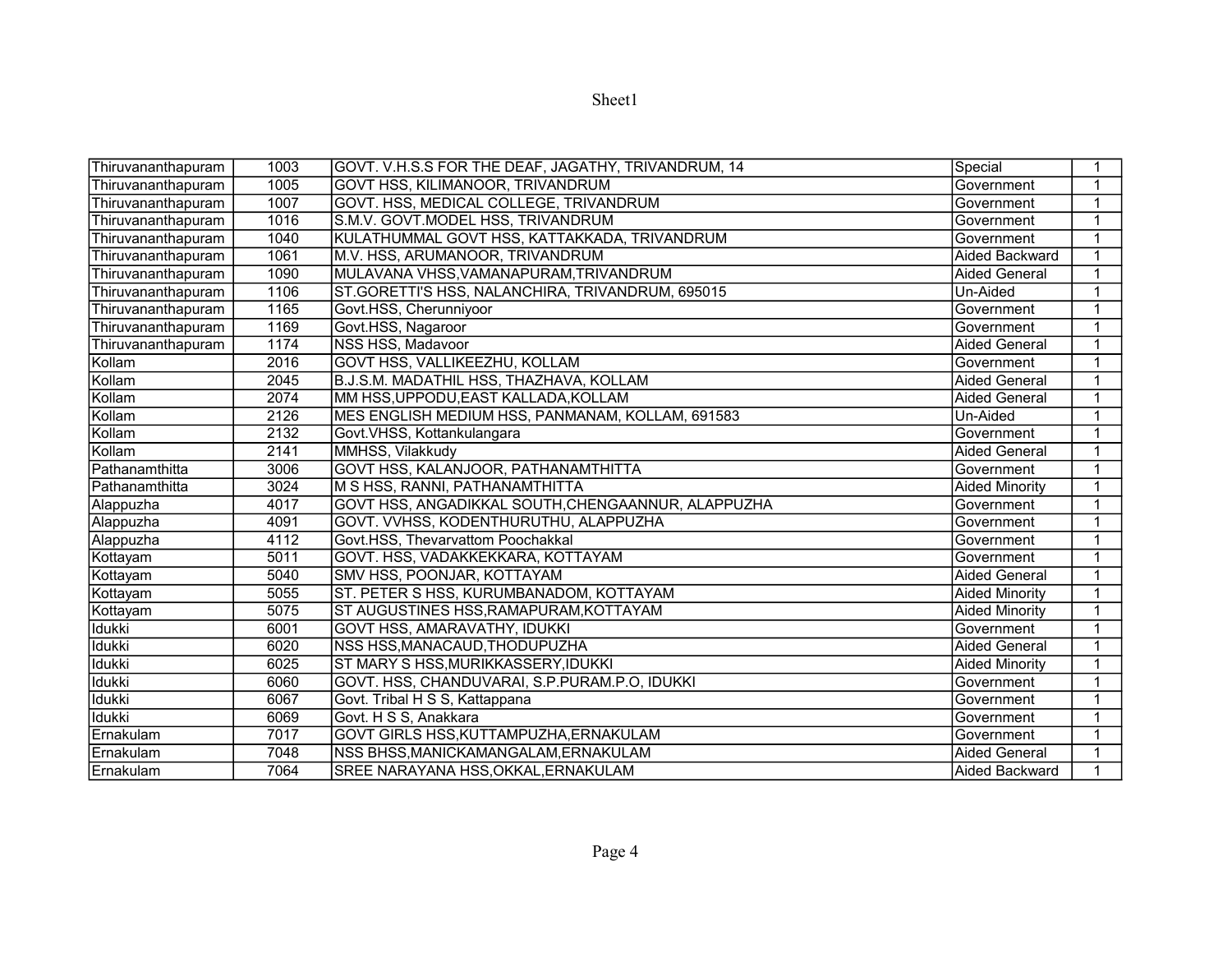| ۱e<br>г.<br>Æ |
|---------------|
|---------------|

| Ernakulam  | 7075  | <b>ST PETER S HSS, ELANJI, ERNAKULAM</b>                            | <b>Aided Minority</b> | 1 |
|------------|-------|---------------------------------------------------------------------|-----------------------|---|
| Ernakulam  | 7109  | SDPY GHSS, PALLURUTHY, 682006                                       | Un-Aided              | 1 |
| Ernakulam  | 7110  | LMC HSS, PACHALAM, ERNAKULAM                                        | Un-Aided              | 1 |
| Ernakulam  | 7124  | ISLAMIC HSS, ALUVA, 683101                                          | Un-Aided              |   |
| Ernakulam  | 7168  | GOVT. MODEL HSS, MUVATTUPUZHA, ERNAKULAM                            | Government            |   |
| Ernakulam  | 7171  | VIDHYADHIRAJA VIDHYABHAVAN HSS, ALUVA, ERNAKULAM                    | Un-Aided              |   |
| IErnakulam | 7173  | M.P.M.E.M.HSS,THAMMANAM,ERNAKULAM, 682032                           | Un-Aided              |   |
| Thrissur   | 8023  | GOVT MHSS, NADAVARAMBU, THRISSUR                                    | Government            | 1 |
| Thrissur   | 8040  | <b>GOVT HSS, VARAVOOR, THRISSUR</b>                                 | Government            | 1 |
| Thrissur   | 8056  | MASM VHSS, VENMANAD, THRISSUR                                       | <b>Aided Minority</b> | 1 |
| Thrissur   | 8068  | <b>HDPS HSS, EDATHIRINJI, THRISSUR</b>                              | <b>Aided General</b>  |   |
| Thrissur   | 8086  | Bethany ST.John's HSS, Trichur Road, Kunnamkulam.P.O, Thr, 680503   | Un-Aided              | 1 |
| Thrissur   | 8097  | VIMALA HSS, VELLIKKULANGARA, THRISSUR, 680693                       | Un-Aided              | 1 |
| Thrissur   | 8162  | Alagappanagar Panchayath HSS, Alagappanaagar                        | Government            | 1 |
| Thrissur   | 8173  | Sree Durga Vilasam HSS, Peramangalam                                | <b>Aided General</b>  |   |
| Thrissur   | 8200  | <b>VHSS Karalam</b>                                                 | Aided General         |   |
| Thrissur   | 8202  | SNVVHSS, Aloor                                                      | <b>Aided General</b>  | 1 |
| Palakkad   | 9019  | GOVT HSS, KANJIKODE, PALAKKAD                                       | Government            | 1 |
| Palakkad   | 9101  | IES ENGLISH MEDIUM HSS, THRITHALA, PALAKKAD, 679534                 | Un-Aided              |   |
| Palakkad   | 9120  | Sarvajana Higher Secondary School, Puthucode                        | Government            |   |
| Palakkad   | 9126  | SMM Higher Secondary School, pazhambalacode. P. O, Palakkad         | <b>Aided General</b>  |   |
| Palakkad   | 9134  | Velayudhan Memorial Higher Secondary School, Vadavannur             | <b>Aided Backward</b> |   |
| Kozhikkode | 10004 | GOVT HSS, KOKKALLUR, KOZHIKKODE                                     | Government            |   |
| Kozhikkode | 10009 | GOVT HSS, MAVOOR, KOZHIKKODE, KANNIPARAMBA P.O.                     | Government            |   |
| Kozhikkode | 10032 | PERAMBRA HSS, PERAMBRA, KOZHIKKODE                                  | <b>Aided General</b>  |   |
| Kozhikkode | 10061 | THIRUVANGOOR HSS, KOILANDY, KOZHIKKODE                              | <b>Aided General</b>  |   |
| Kozhikkode | 10101 | GOVT. HSS, KARUVAMPOYIL, KOZHIKODE                                  | Government            |   |
| Kozhikkode | 10137 | GHSS KUNDUPARAMBU, EDAKKAD, KOZHIKODE,                              | Government            | 1 |
| Kozhikkode | 10172 | St. Vincent Colony Girls Higher Secondary School, Calicut - 673 006 | <b>Aided Minority</b> |   |
| Kozhikkode | 10187 | St. Thomas HSS Koorachundu                                          | <b>Aided Minority</b> | 1 |
| Malappuram | 11006 | GOVT HSS, THIRURANGADI, MALAPPURAM                                  | Government            |   |
| Malappuram | 11031 | GOVT HSS, PANG, MALAPPURAM                                          | Government            |   |
| Malappuram | 11047 | MV HSS, ARIYALLUR, MALAPPURAM                                       | <b>Aided General</b>  | 1 |
| Malappuram | 11073 | MES HSS, MAMPAD, MALAPPURAM                                         | <b>Aided Minority</b> | 1 |
| Malappuram | 11130 | GOVT. VHSS, OMANNOOR, CHEEKODE, MALAPPURAM                          | Government            |   |